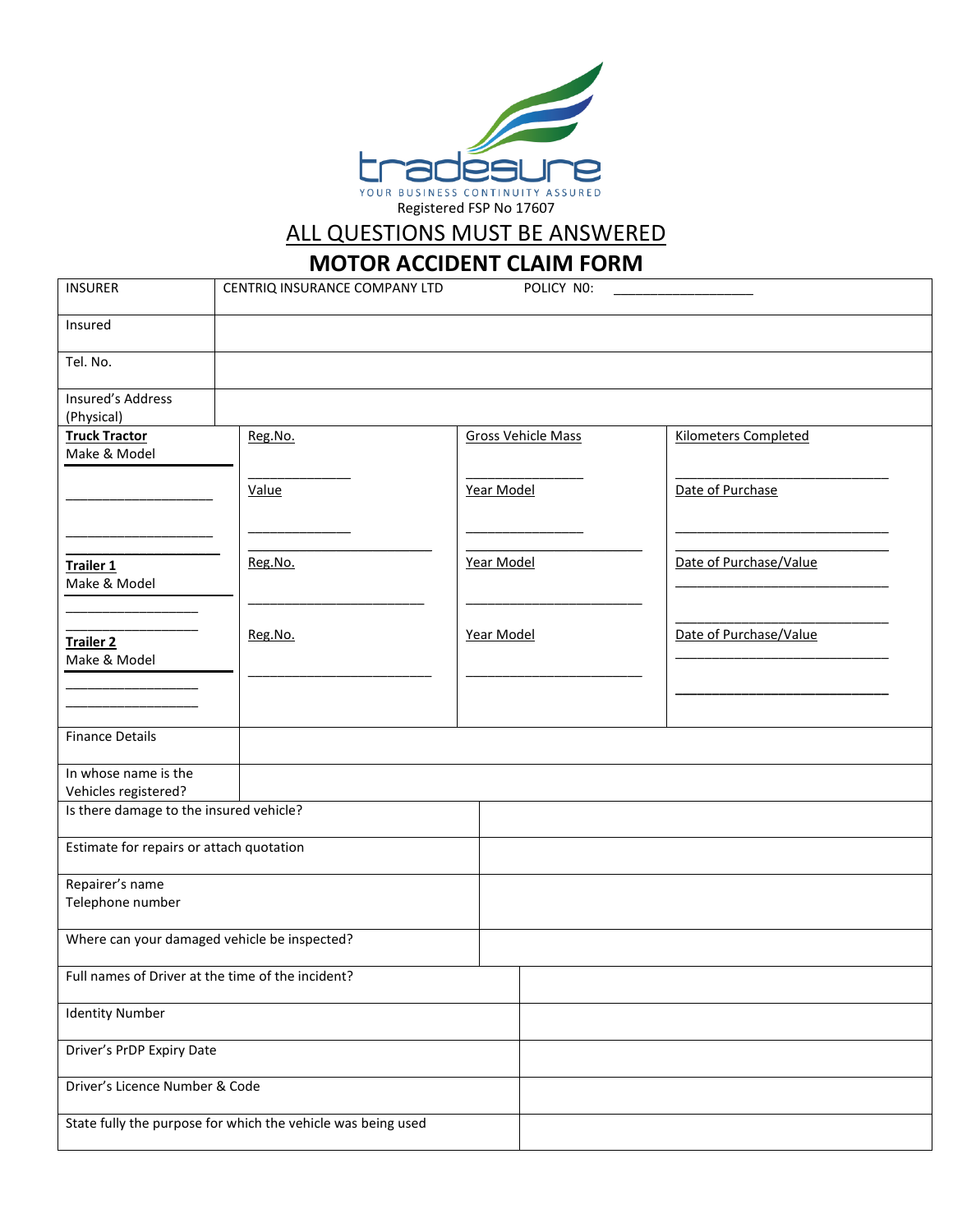| Was he/she driving with your permission?                          |                  |        |                 |                                          |                        |                |             |                     |                       |                                   |                        |
|-------------------------------------------------------------------|------------------|--------|-----------------|------------------------------------------|------------------------|----------------|-------------|---------------------|-----------------------|-----------------------------------|------------------------|
| Was he/she in your employ?                                        |                  |        |                 |                                          |                        |                |             |                     |                       |                                   |                        |
| Details of any convictions for monitoring offences                |                  |        |                 |                                          |                        |                |             |                     |                       |                                   |                        |
| Has the driver's license ever been endorsed?                      |                  |        |                 |                                          |                        |                |             |                     |                       |                                   |                        |
| Has the driver any physical defects?                              |                  |        |                 |                                          |                        |                |             |                     |                       |                                   |                        |
|                                                                   |                  |        |                 |                                          |                        | Name & Address |             |                     |                       | Injuries                          |                        |
| PASSENGERS IN INSURED VEHICLE                                     |                  |        |                 |                                          |                        |                |             |                     |                       |                                   |                        |
|                                                                   |                  |        |                 |                                          |                        |                |             |                     |                       |                                   |                        |
| <b>GOODS TRANSPORTED</b>                                          |                  |        |                 |                                          |                        |                |             |                     |                       |                                   |                        |
| Supply copy of Waybill confirming                                 |                  |        |                 |                                          |                        |                |             |                     |                       |                                   |                        |
| weight carried                                                    |                  |        |                 |                                          |                        |                |             |                     |                       |                                   |                        |
| <b>FULL DETAILS</b><br>OF OTHER                                   | Registration nr. |        |                 | Name & Address of owner & driver<br>Make |                        |                |             |                     | Description of damage |                                   |                        |
| <b>VEHICLES</b>                                                   |                  |        |                 |                                          |                        |                |             |                     |                       |                                   |                        |
| <b>INVOLVED</b>                                                   |                  |        |                 |                                          |                        |                |             |                     |                       |                                   |                        |
| IN ACCIDENT                                                       |                  |        |                 |                                          |                        |                |             |                     |                       |                                   | Description of damages |
| Name & Address of owner<br>PROPERTY OTHER THAN<br><b>VEHICLES</b> |                  |        |                 |                                          |                        |                |             |                     |                       |                                   |                        |
|                                                                   |                  |        |                 |                                          |                        |                |             |                     |                       |                                   |                        |
|                                                                   |                  |        |                 |                                          |                        |                |             |                     |                       |                                   |                        |
|                                                                   |                  |        |                 |                                          |                        |                |             |                     |                       |                                   |                        |
| PERSONAL<br><b>INJURIES</b>                                       |                  | person |                 | Name of Injured                          | Relationship to Driver |                |             | Details of Injuries |                       | Name of Hospital if<br>applicable |                        |
| (OTHER THAN                                                       |                  |        |                 |                                          |                        |                |             |                     |                       |                                   |                        |
| THOSE IN INSURED                                                  |                  |        |                 |                                          |                        |                |             |                     |                       |                                   |                        |
| <b>VEHICLE)</b>                                                   |                  |        |                 |                                          |                        |                |             |                     |                       |                                   |                        |
| Name, address and telephone number of witnesses                   |                  |        |                 |                                          |                        |                |             |                     |                       |                                   |                        |
|                                                                   |                  |        |                 |                                          |                        |                |             |                     |                       |                                   |                        |
| Date, time and place of accident                                  |                  |        |                 | <b>Date</b>                              |                        |                | <b>Time</b> |                     | <b>Place</b>          |                                   |                        |
|                                                                   |                  |        |                 |                                          |                        |                |             |                     |                       |                                   |                        |
| Speed                                                             |                  |        | Before accident |                                          |                        |                |             | Moment of Impact    |                       |                                   |                        |
|                                                                   |                  |        |                 |                                          |                        |                |             |                     |                       |                                   |                        |
| Weather conditions<br>a)<br>Visibility<br>b)                      |                  |        | a)              |                                          |                        |                |             | b)                  |                       |                                   |                        |
| Road surface<br>a)<br>b) Width of road                            |                  |        | a)              |                                          |                        |                |             | b)                  |                       |                                   |                        |
| Which vehicle lights were on<br>a)<br>b) Street lighting          |                  |        | a)              |                                          |                        |                |             | b)                  |                       |                                   |                        |
| Was any warning given by you e.g. hooting, indicators etc.?       |                  |        |                 |                                          |                        |                |             |                     |                       |                                   |                        |
| <b>Police Details</b>                                             |                  |        |                 | <b>Police Station</b>                    |                        |                |             | Case number         |                       |                                   |                        |